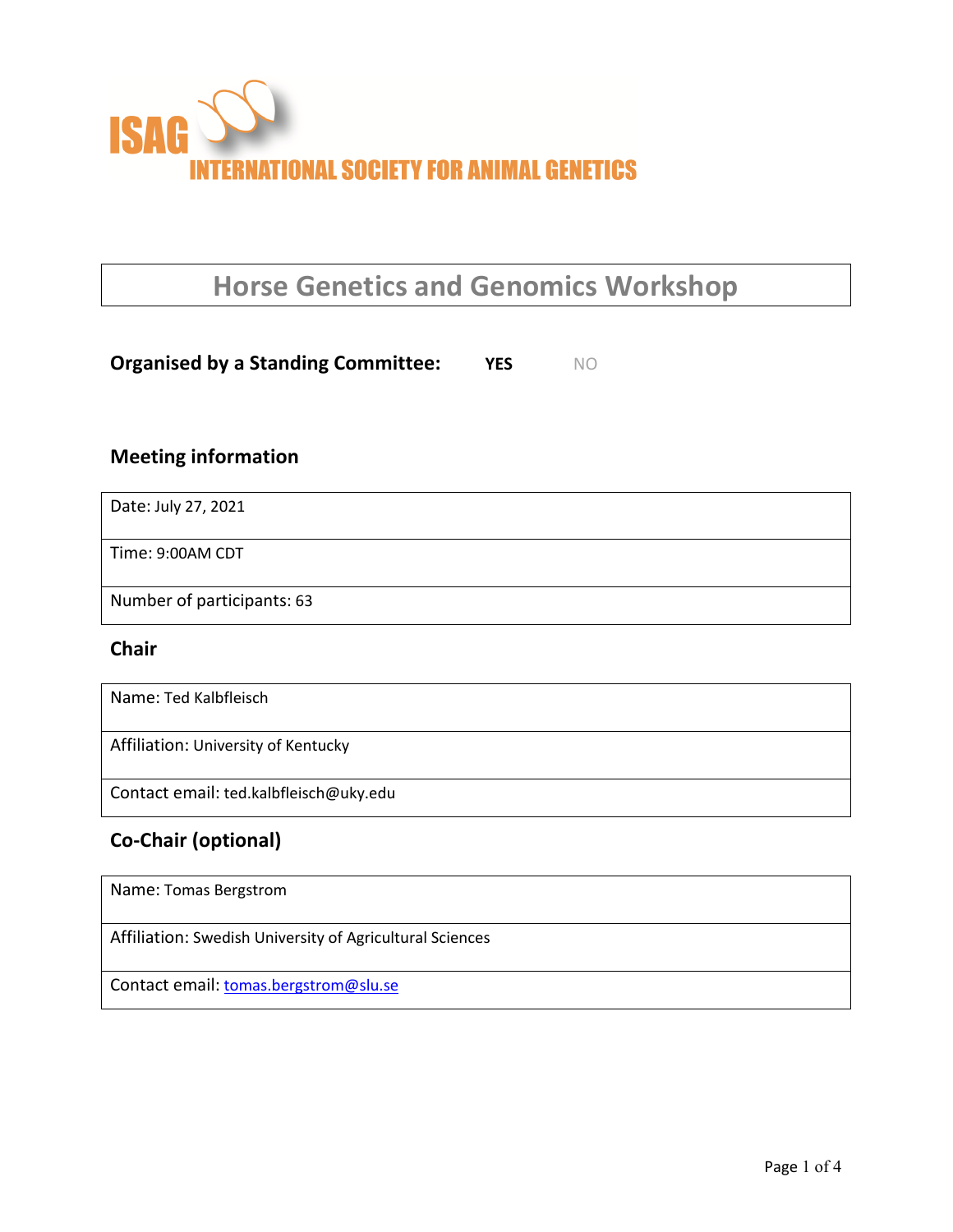

#### **Agenda**

Standing committee members:

Ted Kalbfleisch (chair) Tomas Bergstrom (co-chair) Leslie Bickel Tomasz Zabek

Introduction (10 minutes)

Will selection for elasticity maintain the allele causing fragile foals? M Ablondi\* (5 minutes)

QTLs associated with alternative gaits in Colombian Paso Horses. M Novoa-Bravo\* (5 minutes)

Genetic structure of maternal lines in Przewalski horses based on mtDNA variation. A.D. Musial\* (5 minutes)

Epigenetic characterization of horse centromeric domains in different tissues and individuals.

E. Cappelletti\* (5 minutes)

Breakout Session 1: M Ablondi & M Novoa-Bravo (20 minutes concurrent with breakout session 2)

Breakout Session 2: A.D. Musial & E. Cappelletti (20 minutes concurrent with breakout session 1) Election of new members (10 minutes)

Genomic improvement of the horse X chromosome and characterization of the pseudoautosomal boundary. Matthew Jevit\* (5 minutes)

Integration of long-read sequencing technology improves transcriptome annotation of the equine genome. S Peng\* (5 minutes)

Transcriptome analysis of eight priority tissues in two Thoroughbred stallions for the Functional Annotation of Animal Genomes project. AM Barber\* (5 minutes)

Rare and common variant discovery by whole-genome sequencing of 101 Thoroughbred racehorses. Teruaki Tozaki\* (5 minutes)

Breakout Session 3: AM Barber & S Peng (20 minutes concurrent with breakout session 4) Breakout Session 4: Teruaki Tozaki & Matthew Jevit (20 minutes concurrent with breakout session 5)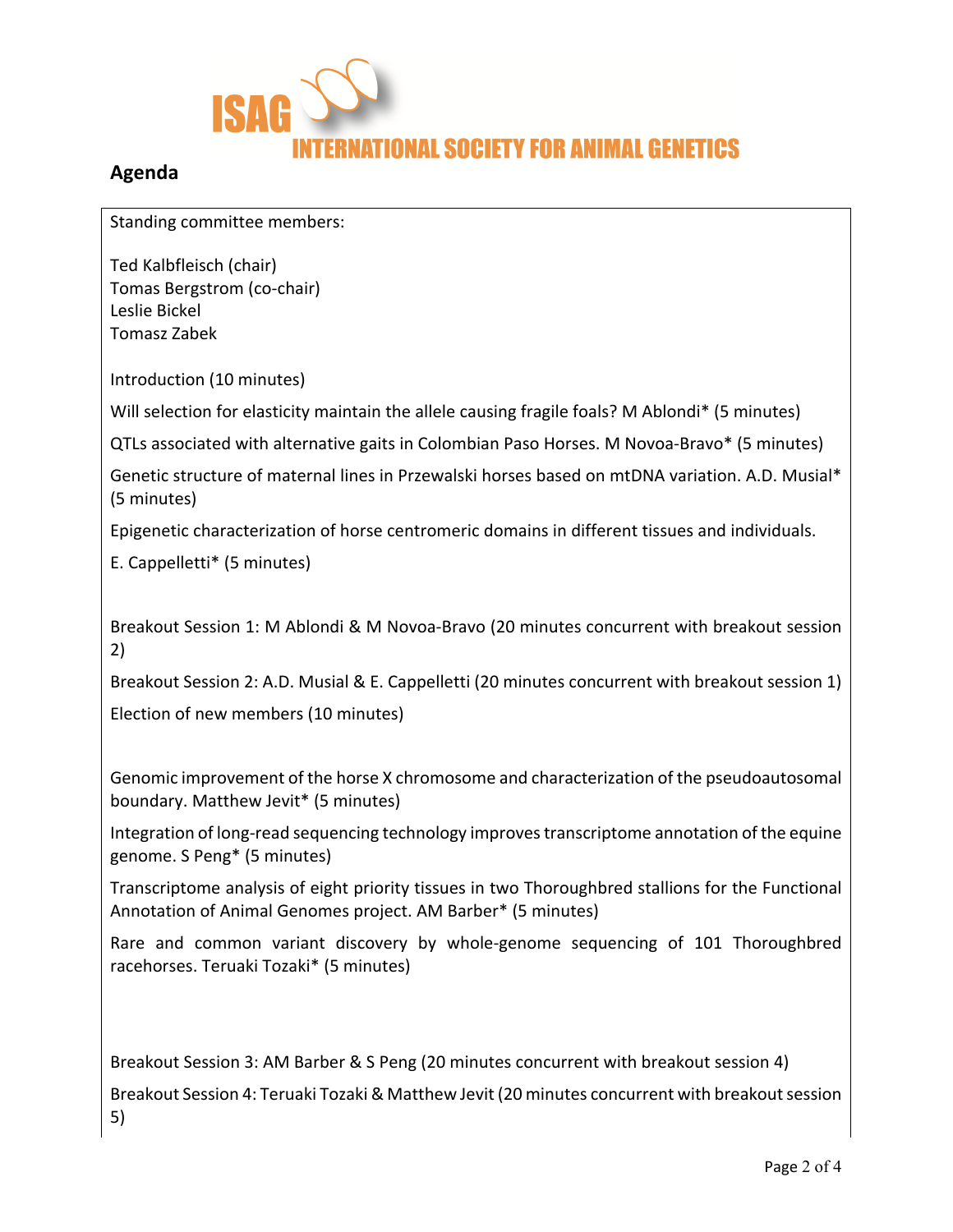

Open Discussion (20 minutes)

Meeting Close.

#### **Summary of the meeting**

It was a well-attended meeting. All workshop podium presentations were pre-recorded, and workshop members were required to watch the presentations prior to the workshop. All presenters presented 5 minute summaries with time for 1 or 2 questions. Following the first 4 presentations, there were two breakout rooms with 2 speakers each where attendees were able to ask questions, and join in discussion. The same format was executed for the second group of 4 talks. Finally there were 20 minutes allocated at the end of the meeting for questions, comments, and announcements. An announcement from the Horse FAANG leadership was made reminding the community of the adopt a tissue program with a description of the assays available, including a new IsoSeq assay.

#### **New Committee chair**

Chair: Leslie Bickel

Term of service (*add years of first and second term of service*): 8

Affiliation: University of California Davis

E-mail address: labickel@ucdavis.edu

#### **New Committee co-chair** (optional)

Chair: Tomasz Zabek PhD., DSc.